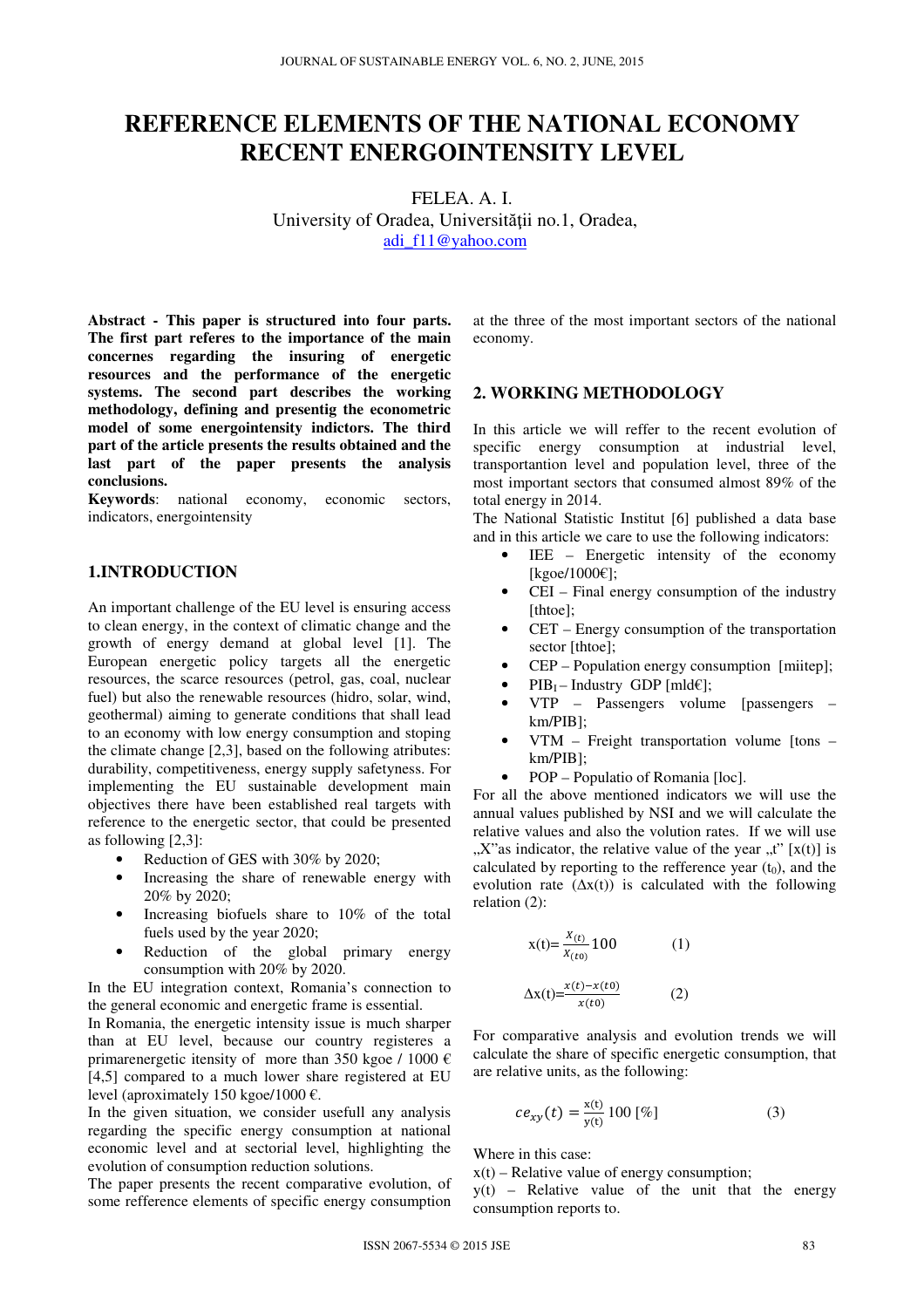For our relative indicators values we will use simmilar abreviations with the ones used for the values published by NSI, using the following notation: iee, cei, cet, cep, pib<sub>I</sub>, vtp, vtm and pop.

We will define, calculate and graphically represent the following indicators:

Specific energy consumption share of the industry

$$
ce_{I}(t) = \frac{\text{cei}(t)}{\text{pib}_{I}(t)} 100[\%]
$$
 (4)

Specific energy consumption share of transportation sector

$$
ce_T(t) = \frac{2\cot(t)}{\text{vtp} + \text{vtm}} 100[\%]
$$
 (5)

Specific energy consumption share of population.

$$
ce_p(t) = \frac{\text{cep(t)}}{\text{pop(t)}} 100[\%]
$$
 (6)

The evolution of the units calculated by using relations (4, 5, 6) will be graphically displayed.

### **3. RESULTS**

In the follwing section of the article we will use National Institute of Statistics (NSI) data base and primary units values that are displayed in Table 1.

| Year                           | 2007    | 2008              | 2009   | 2010        | 2011 | 2012  | 2013  |
|--------------------------------|---------|-------------------|--------|-------------|------|-------|-------|
| Indicator                      | $(t_0)$ |                   |        |             |      |       |       |
| IEE [kgoe/1000 $\varepsilon$ ] |         | 441,5 409,9 387,4 |        | 394.6 393.7 |      | 378.9 | 334.7 |
| CEI [thtoe]                    | 9630    | 9115              | 6612   | 7020        | 7093 | 6796  | 6307  |
| CET [thtoe]                    | 4729    | 5399              | 5377   | 5107        | 5313 | 5391  | 5364  |
| $CEP$ [th toe]                 | 7559    | 8089              | 8077   | 8124        | 7883 | 8095  | 7748  |
| PIB [th $\epsilon$ ]           | 29.7    | 33.53             | 28.4   | 29.86       | 31.5 | 31.7  | 33.74 |
| $VPT*[%]$                      | 100     | 97.6              | 108.05 | 107.6 103.8 |      | 105.5 | 110.2 |
| $VTM*[%]$                      | 100     | 89,7              | 68.2   | 63.5        | 62   | 65.4  | 67,2  |
| POP[thloc]                     | 21,13   | 20,65             | 20,44  | 20,29       | 20,2 | 20,1  | 19,94 |

# **Table 1: Values of primary units**

### **Source: Author's calculation based on the information available at NSI data base**

(\*) – For this specific indicators, NSI uses relative values for year 2000. For operational conditions, the table presents the recalculated values taking in consideration the year 2007 as refference.

Fig 1 Representes the evolution of: iee,  $ce_I$ ,  $ce_T$ ,  $ce_P$ .  $[%]$ 

Analysing the results allows us to make the following remarks. The energetic intensity of the national economy registeres a negative trend in the analysed period of time, decreasing with over 24% between [2007 – 2013]. The specific energy consumption in the transportation sector

registerd an osscillating variation during the analysed period of time, increasig with over 28% due to the rise of energetic consumption and also the decrease of the transportation volume.



### **Fig 1: Specific energy consumption evolutionfor the main sectors of the national economy. Source: Author's representation based on the information available in the NSI data base**

The industrial energetic intensity presents a strong decreasing trend during the analysed period of time, registering a decrease of over 42% during the 6 years of analysis. The population specific energy is osscillating in the analysed period of time marking a 8,5% increase with reference to 2007.

## **4. CONCLUSIONS**

- For detailing the assessement and the characterisation of the energetic performance we propose that besides the economical energetic intensity to use specific consumption indicators for the main sectors of economy.
- The obtained results reflect that the decreasing of energetic consumption of the national economy